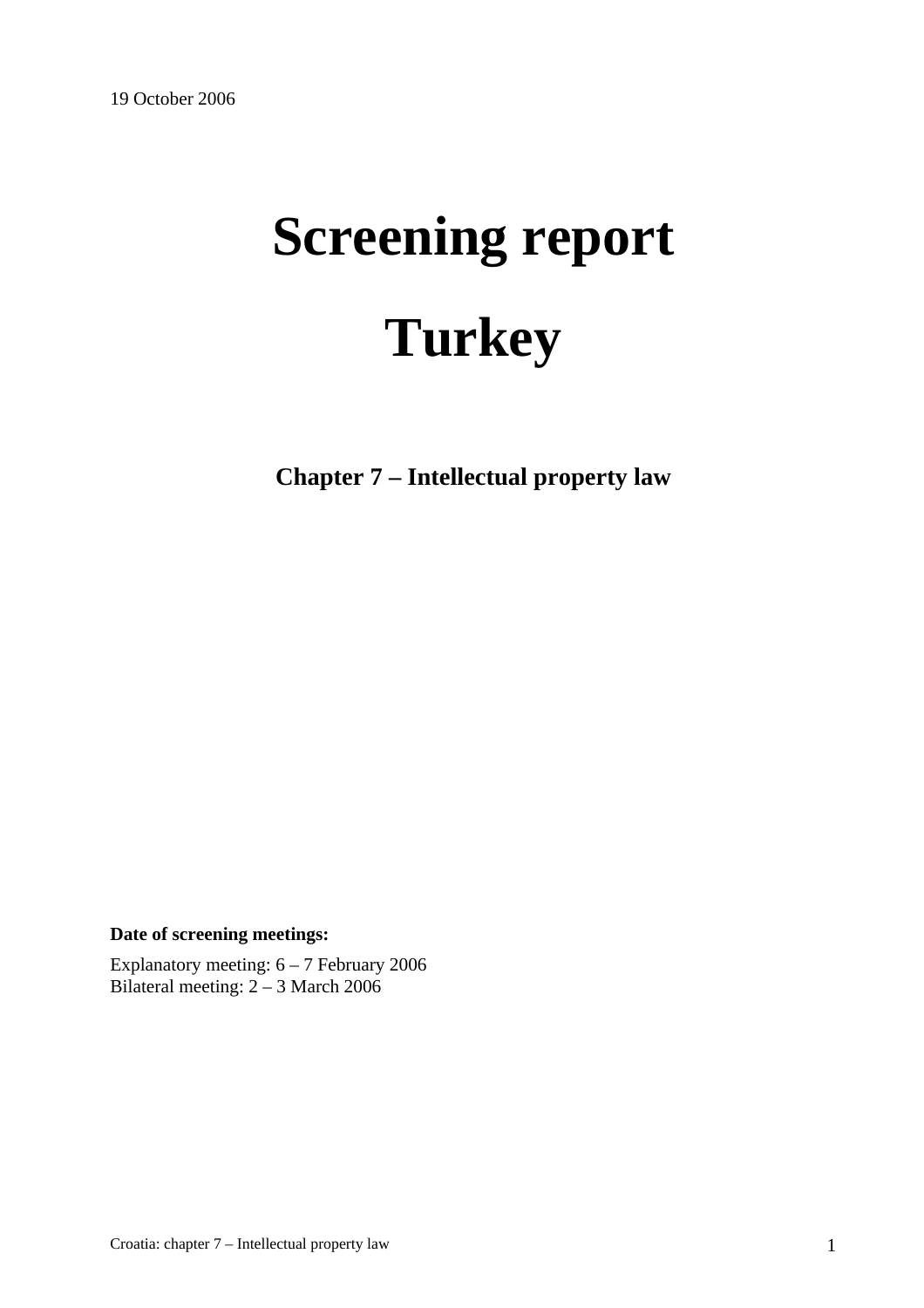#### **I. CHAPTER CONTENT**

The acquis on intellectual property law specifies harmonised rules for protection of copyright and neighbouring rights, for industrial rights and contains provisions on enforcement.

In the area of **copyright and neighbouring rights**, the objectives of the Directive on the harmonisation of certain aspects of copyright and related rights in the information society (2001/29/EC) are to adapt legislation on copyright and related rights to reflect technological developments and to transpose into Community law the main international obligations arising from the two treaties on copyright and related rights adopted within the framework of the World Intellectual Property Organisation (WIPO). Directive 93/83/EEC aims at facilitating the cross border transmission of audiovisual programmes, particularly broadcasting via satellite and retransmission by cable. The objective of the Directive on the resale right for the benefit of the author of an original work of art (2001/84/CE) is to provide a balance between the economic situation of authors of graphics and plastic works of art and that of other creators who benefit from successive exploitations of their works. The protection of semiconductor's topographies is harmonised through Directive 87/54/EC. The Directive 96/9 EC on the legal protection of Databases creates a new *sui-generis* right for database producers, to protect their investment. Directive (93/98/EEC) harmonises the terms of protection of copyright and neighbouring rights for each type of work and each related right in the Member States. Directive 92/100/EEC harmonises the provisions relating to rental and lending rights as well as on certain rights related to copyright. The Directive 91/250/EEC harmonizes Member States' legislation regarding the protection of computer programmes.

In the field of **industrial property rights (IPR)**, the acquis sets out harmonised rules for the legal protection of trademarks and designs, as well as a harmonised regime for patents. These include conditions for compulsory patent licensing. An important element of the EU-wide patent system is the participation to the European Patent Convention and European Patent Organisation. Other specific provisions apply for biotechnological inventions, pharmaceuticals and plant protection products. The acquis also establishes a common playground for the protection of industrial designs, and a Community trademark and Community design system. Moreover provisions exist concerning supplementary protection certificates (SPCs), which serves to provide inventors an additional protections, when they could not benefit of the protections from a patent, for the entire period for which the patent was granted.

The Directive 2004/48 on the **enforcement** of intellectual and industrial property rights such as copyright and related rights, trademarks, designs or patents requires all Member States to apply effective, dissuasive and proportionate remedies and penalties against those engaged in counterfeiting of goods and piracy and so create a level playing field for right holders in the EU. Customs Administrations play an important role to prevent the circulation of products infringing copyright or industrial property.

## **II. COUNTRY ALIGNMENT AND IMPLEMENTATION CAPACITY**

This part summarises the information provided by Turkey and the discussion at the screening meeting. Turkey indicates that it can accept the acquis regarding intellectual property rights and that it will have no difficulties in implementing the acquis by accession. Turkey has not presented plans for further alignment with the acquis and the reinforcement of its administrative capacity.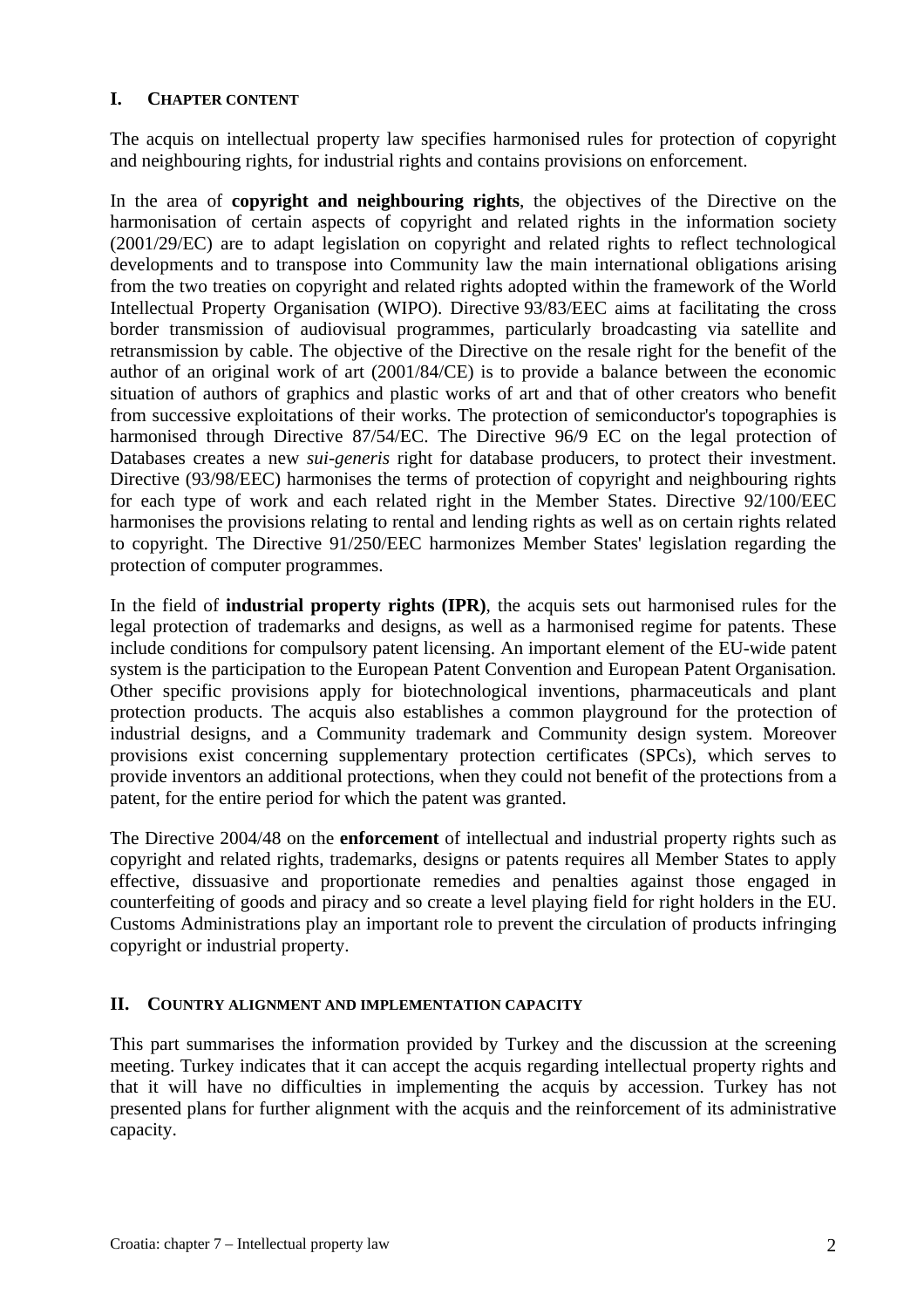#### **II.a. Copyright and neighbouring rights**

In the area of copyright, Turkey has adhered to the Bern Convention for the protection of literary and artistic works, and the Rome Convention on the protection of performers, producers and phonogram and broadcasting organisations. The law of reference for intellectual property rights is Law 5846 on intellectual and artistic works.

Provisions covered by the Information Society Directive are regulated by the Law on Intellectual and Artistic Works. The relevant rights are the reproduction right, the distribution right and the right of communication to the public. The right of reproduction belongs to authors for the original or copies of their work, to performers for their fixed performance, to phonograms and film producers for their fixations and to radio and TV for the fixation of their broadcasts. The right of communication to the public belongs exclusively to the author of the work, who has the right to authorise or prohibit the sale, distribution or presentation of his original work. The right of communication to the public belongs to the same subjects as the right of reproduction. The author and the holders of related rights also have an exclusive right of distribution. Limitations to the rights for personal use must comply with the three steps test, i.e. they must comply with the legislation, and they may not prejudice the lawful interest of the right holder and may not conflict with the normal exploitation of the work.

Computer programs**,** and preparatory works which subsequently lead to a program, are protected by Law 5846 on intellectual and artistic works as per the Bern Convention, as scientific or literary works. The relative right may belong to a natural or a legal person, irrespective of the nationality of the author, if the work has been communicated to the public for the first time in Turkey. Programs of foreign authors are protected in Turkey if communicated to the public in Turkey or subject to the relevant provisions of international treaties to which the Country is party.

Exhaustion is implemented at national level. The exceptions to the exclusive rights regard personal use, acts necessary for the use of the program by the legal acquirer (including correction of errors), back-up copy, and reverse engineering. Decompilation is also allowed, under certain conditions specified in the Law, and the three steps test has to be complied with. The duration of protection is 70 years from the death of the author.

Technological protection measures for copyright and neighbouring rights are allowed for computer programs, and penal measures are foreseen for the possession and distribution for commercial reasons of technical instruments aimed at removing them.

The Law also foresees compulsory exceptions. The person having legally acquired the program may reproduce it for personal use, adaptation and error correction.

The definition of distribution rights includes rental and public lending rights**.** These are regulated by Law 5846. The distribution right is exclusive and belongs to the author. Therefore, performers, phonogram producers, film producers and radio and television institutions have the power to allow or prohibit the sale, distribution, renting and public lending of their respective works, or fixations. The law considers that the director, the composer of the music, scriptwriter and dialog writer are joint authors of cinematographic works. Distribution rights of the author are exhausted after the first sale, but not renting and lending rights. Exhaustion of rights is implemented at national level.

An exclusive right of communication to the public belongs to authors and related right owners. In case of public transmission of performance fixed on phonograms and films by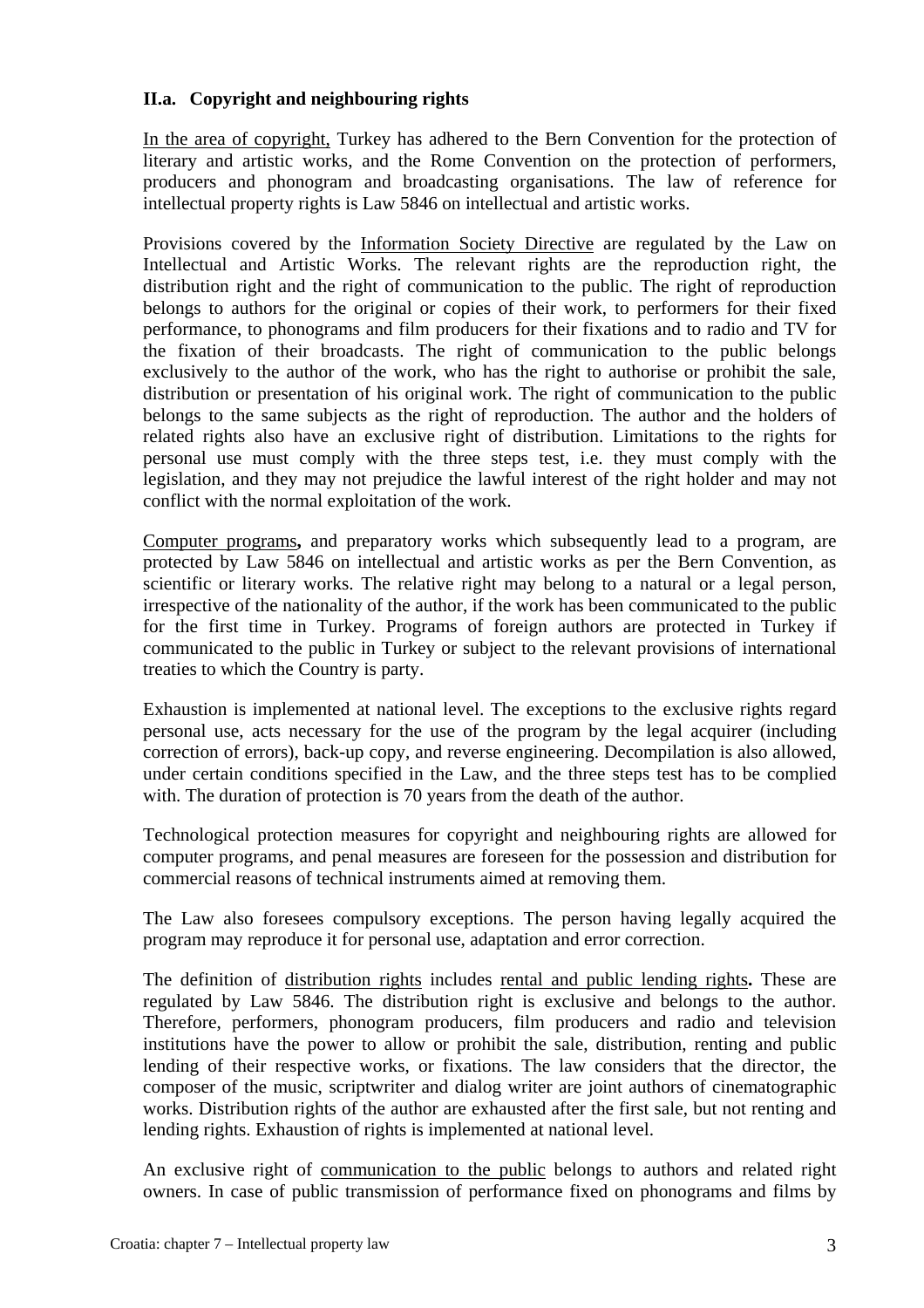any mean, the authors, as well as to the performing artists and producers, or the relevant collecting societies always have the right to a reasonable remuneration by those who use their protected works or broadcasts.

Collection of fees deriving from broadcasting or transmission to the public may be performed exclusively through collecting societies. This applies to retransmissions by radio and television networks and by satellite and cable broadcast, as well as other means of retransmission yet to come. There is not such obligation concerning cinematographic works.

Copyright and neighbouring rights are transferable by the authors or their heirs. The limitations to these rights must comply with the three steps test, i.e. they may not prejudice unjustly the lawful interest of the right holder nor can they conflict with the normal use of the work.

Artist's resale right is also regulated by law 5846, as amended by law 5101. It gives the right to remuneration for sales successive to the first one, if performed at an auction, or through professional selling channels. Resale right applies to works of fine arts, original manuscripts of scientific, literary and musical works, when there is a considerable disproportion between the first sale and the resale price. The author may manage his right individually or through a collecting society, and the payment is therefore due to the author, or his heirs, or in their absence to a collecting society. These provisions apply both to Turkish nationals and to foreign nationals under the conditions of the international conventions to which Turkey is party (Bern and Rome Convention, and TRIPS agreement). The professionals involved in a sale have an obligation of information to the author, but if this obligation is not fulfilled the author will only have the right to judiciary recourse.

The cross-border transmission and retransmission of programmes is organised, since 1994, in accordance with the European Convention on Transfrontier Television of the Council of Europe. The licence for the transmission/retransmission is granted by right-holders themselves or by collecting societies further to a contractual. In case of disagreement, the parties can have recourse to the Reconciliation Committee and, if they do not agree with its decision, they only have a judicial recourse at their disposal.

Protection of semiconductors topographies is regulated by Law 5147 in force since 2004, and the Turkish patent institute is responsible for the registration of topographies. The protection is granted to Turkish nationals, legal or natural persons residing in Turkey, and those protected under international conventions or by reciprocity agreements. The rights belong to the physical individual persons or collectively, or to legal persons, and is protected as from the first utilisation, for ten years, even if prior to the registration. The design of the topography alone is protected, not the information possibly stored or the processes it performs. Owner of the right are the physical persons or the company employing them. The law grants the rights to allow or prohibit the reproduction, the import and the sale of the topography. Limitations to the right include the right of reproduction for evaluation, analysis, teaching, and also innocent infringement by a person not aware of the right, as well as a person having created the same topography independently. The Council of ministers may grant a compulsory license, *inter alia*, in case of national security, public health, development of vital sectors of the economy and need for use for non commercial purposes. Terms of protection foresee 10 years of protection from the first commercial exploitation or from the registration of the topography.

Law 5846 on intellectual and artistic works also provides for the protection of databases. It distinguishes between copyright of the author of an original database and *sui-generis* right of the producer of databases of non-original databases. The authors of an original database can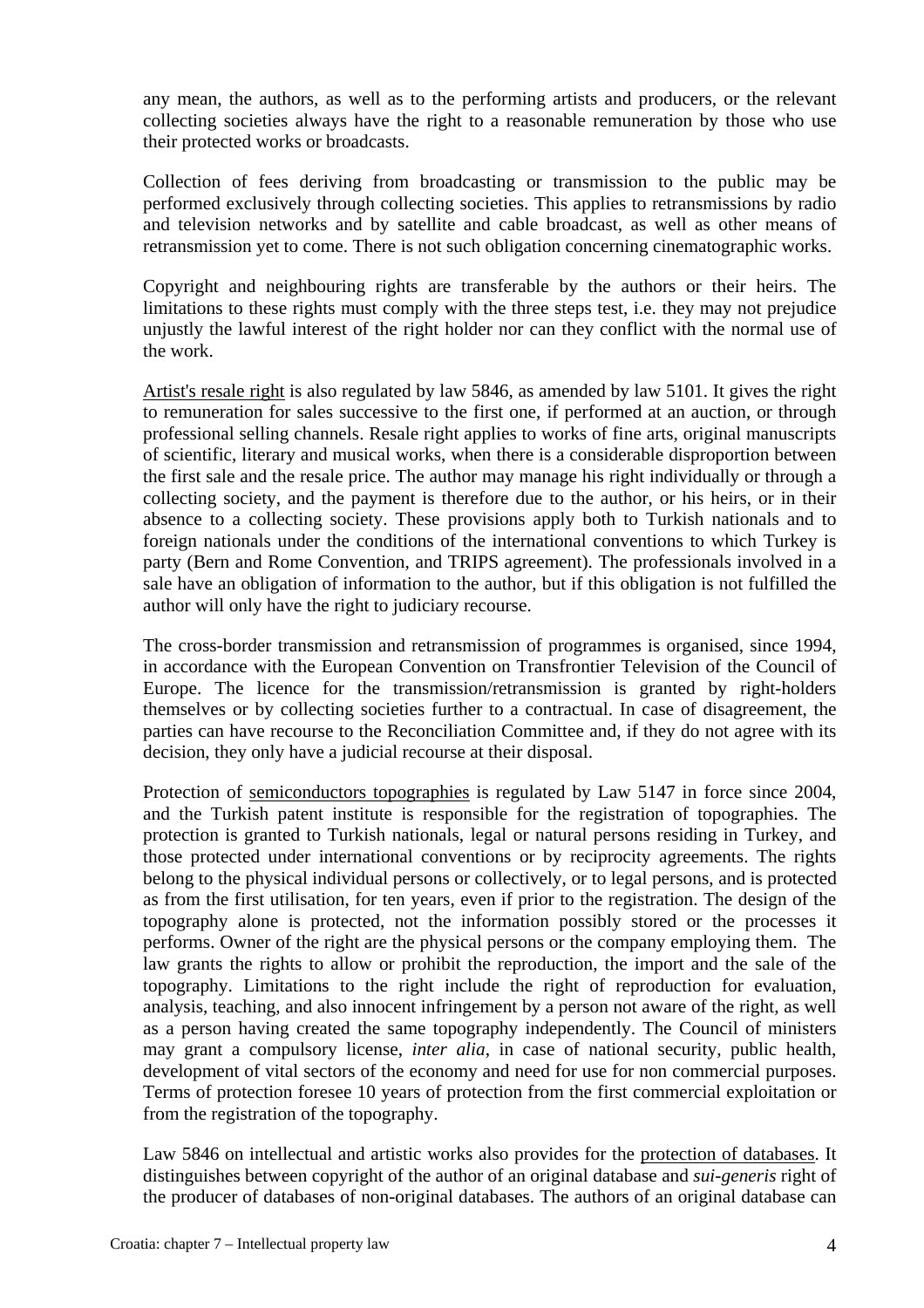be natural or legal persons. The author of the database enjoys moral and economic rights, such as right of adaptation, reproduction, distribution performance and communication to the public. Protection under the *sui-generis* right is granted provided that the producer of the database has put a substantial investment in the creation, presentation or verification of the database. Exceptions are foreseen to allow acts necessary for the normal use of the database, for private use, pedagogical purposes, freedom of quotation, public security, and in judicial procedures, provided that they do not conflict with the normal exploitation of the work. These exceptions are not limited to electronic databases. The protection under the *sui-generis* right is granted for 15 years from the presentation to the public of the database, or from when "substantial changes" were introduced. The protection is granted to all works of Turkish and non Turkish nationals, communicated for the first time in Turkey and works existing in Turkey, though not communicated to the public, as well as works not communicated to the public in Turkey, as foreseen by international obligations, and on a base of reciprocity. Exhaustion of the distribution right is limited to national territory.

Provisions on terms of protection for author's right guarantee protection for 70 years from the death of the author, or from the death of the last surviving author, in the case of joint ownership, or from when the work was communicated to the public. Right of the authors of compound works are protected separately for each author. Related rights of performers and producers are also protected for 70 years from the date of fixation. If the performance has not been fixed, the term begins with date when the performance was made public. The protection is granted to works communicated to the public, as well as works existing in Turkey but not communicated to the public, irrespective of the nationality of the author. Protection is also granted for works which have been communicated to the public outside Turkey, under the provisions of the international conventions to which Turkey is party, if the right is not expired in the foreign country.

Concerning the management of rights, authors, right holders and publishers may establish colleting societies (CS). They are regulated by Law 5846 and the By-Law on Collecting Societies and Federations of Authors' of Intellectual and Artistic Works and Holders of Related Right nr 99/12574, as amended in 2002. Collecting societies may start operating after receiving the authorisation of the Ministry of Culture, which also exerts a financial and administrative supervision on them. They are also compelled to have their accounts verified by a certified accountant.

The Societies are in charge of managing the rights conferred to them, collecting the fees and royalties, and redistributing them to the members, and to protect their common interest. They may also determine the tariffs and royalties. There may be several collecting societies for the same type of right, and therefore, they have no territorial monopoly. There are currently 22 operating in the areas of literary works, musical works, works of fine arts, cinematographic works, rights of performers and radio and TV, of phonogram producers and film producers. The societies distribute the fees to their members four times a year, after deduction of the share of the society.

To operate in Turkey, a society needs to be established in the Country. Collecting societies may establish federations, but have not done so, and may become members of international federations, or co-operate with foreign societies. They need to inform the Ministry of such co-operations. Foreigners' right may therefore be protected either through an agreement between the CS to which they belong or by conferring their rights to a Turkish CS. On the contrary, Turkish citizens may not be member of foreign CS. CS may refuse applications of anyone willing to participate, but will have to justify the rejection. They may also refuse to establish a licence agreement. In case of dispute, the Ministry of Culture may act as intermediary, to reach out court dispute settlement. In particular, if a dispute arises between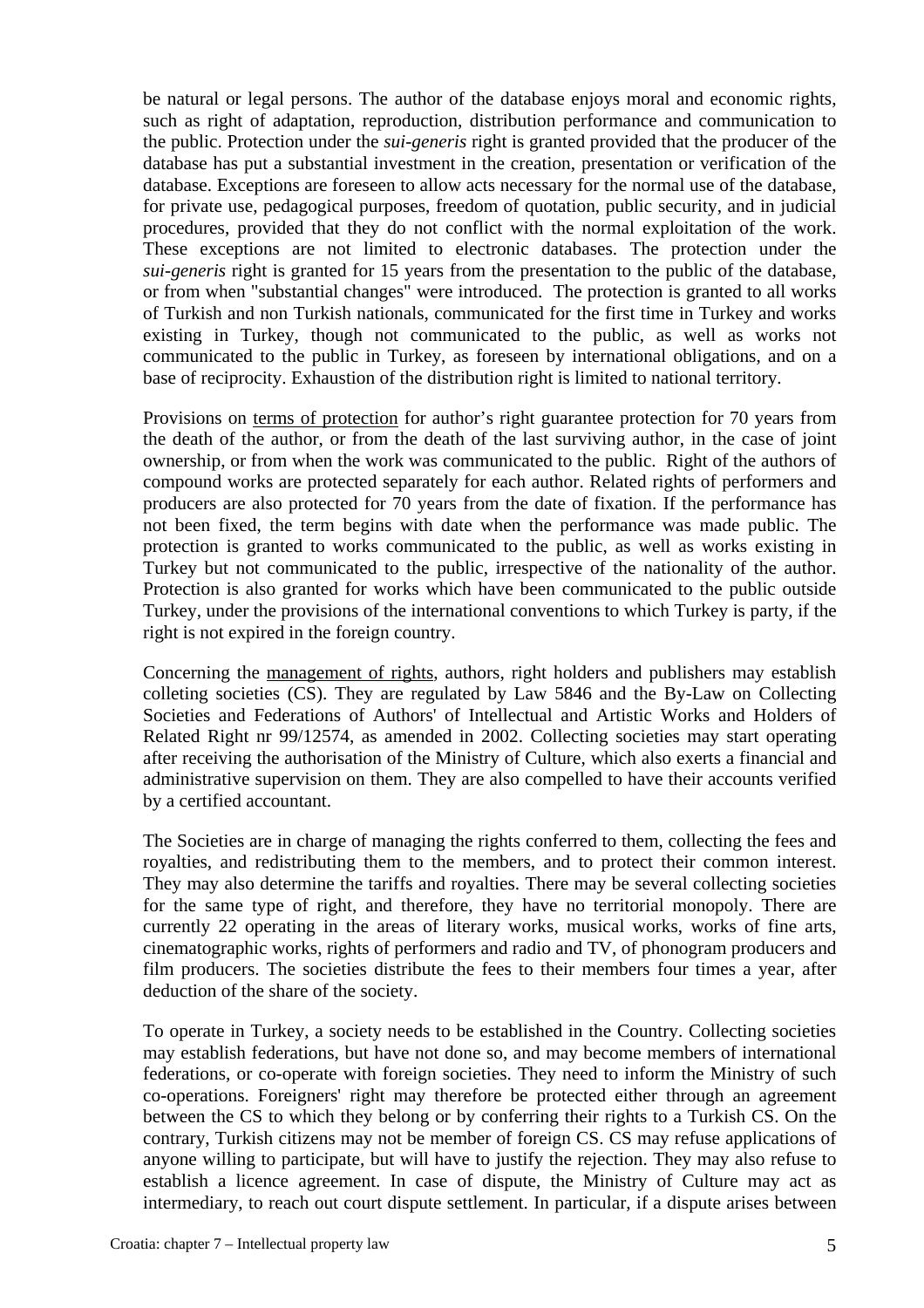the CS and a user on tariffs, the Ministry may establish a conciliation board to settle the dispute.

World repertoire is managed by Turkish CS, on the basis of bilateral agreements between them and foreign similar societies.

## **II.b. Industrial property rights**

Turkey is party to the Paris convention of 1925, WIPO, GATTS and TRIPS agreements, as well as to the Madrid protocol, though not to the Madrid Agreement, the Nice and Vienna agreements and the Trademark Law Treaty.

Concerning trademarks, the Turkish legislation consists of the Decree 556 of 1995, amended in 2004, and implementing provisions. Decree 556 provides for protection of registered marks. Non registered trademarks are protected under the provisions of the Turkish Commercial Code concerning unfair competition. The Turkish Patent Institute is in charge of managing trademarks applications. The trademarks protected may be individual, collective and guaranteed marks. The signs can be trade marks if they consist of words, designs, letters, numerals or particular shapes or packages, if they are distinctive, and can be represented graphically. The registration procedure foresees a formal and substantive examination before the publication of the application. After publication of the application, if no opposition is lodged, the mark is registered. In case of refusal, it is possible to lodge an appeal to a re-examination board within TPI. Further appeal is possible before the competent Court. The persons entitled to obtain protection are nationals of Turkey, of a Country signatory of the Paris Convention, or WTO members, or natural and legal persons having a domicile in the same Countries, as well as from countries enjoying reciprocity with Turkey.

The mark grants to its owner the absolute right to make use of it, prevent the use of signs which are identical or that could lead to confusion, or that could take unfair advantage of, or be detrimental to the distinctive character or reputation of the mark protected. Exhaustion of rights is foreseen at national level. The proprietor of the mark may not oppose to its use, if the products have been put onto the market with his consent. The trademark must be used within 5 years or can be revoked. Trade marks may be transferred, licensed totally or partially (i.e. that the licence may cover only some goods or services protected), may be used as a security, and is subject to inheritance. The right of priority and the exhibition priority extend to marks for which a previous application was filed in a State party to the Paris Convention or a national application within 6 months.

The protection is granted for 10 years from the date of filing, and can be renewed. Grounds for invalidity can be relative and absolute. They include the failure to use the mark, whether the mark has become a common name, or has become misleading, or, in the case of a collective or a guarantee mark, is used in breach of technical regulations. The right will be terminated if not renewed at expiry or if is surrendered. As Turkey is party to the Madrid Protocol, it can be designated from 65 Countries, and on the base of a Community Trade Mark. Despite this, 85% of the applications are national.

Turkish provisions concerning patents are contained in the Decree-Law No 551 pertaining to the Protection of Patent Rights as amended by Decree Law 566, in force since 1995, Law N° 4128 in force since 1995, Law N° 5194 in force as from 25 June 2004 and the by-law implementing the Decree-Law in force as from 5 November 1995, as amended on 6 December 1998. In addition to the organisations and convention concerning industrial property in general, Turkey is party to the Paris Convention, the Patent Cooperation Treaty (PCT), the Strasbourg agreement and the Budapest Treaty on the Deposit of Micro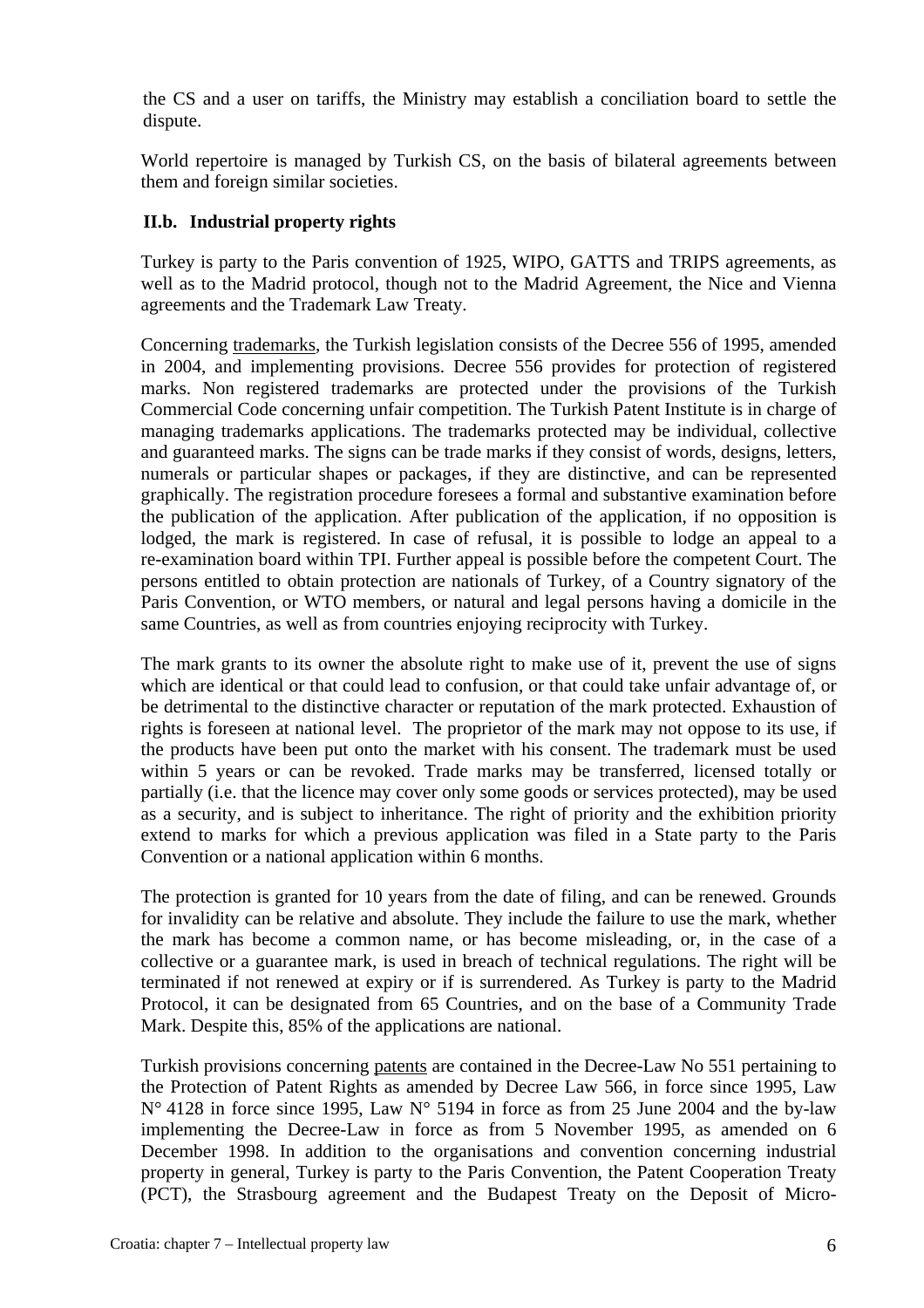organisms, as well as the European Patent Convention. Turkey has also signed the Patent Law Treaty.

Patents are granted for 20 years, to any invention in any field of technology, which is novel, involves an inventive step and is susceptible of industrial applications. Inventions which are contrary to public order or morality, plant and animal varieties or breeding processes are not patentable. Utility models may also be protected as per the same legislation. They need to be novel and present industrial applicability. The duration for consensual patents, i.e. without substantial examination, is of 7 years and 10 years for utility models. A grace period of 12 months before the filing of the patent application is granted, during which the provision of certain information does not prevent the patentability of the item to which this information refers. The provisions of the Paris convention concerning priority rights are applicable, for 12 months from the date of filing.

To obtain a patent, the application is lodged to the Turkish Patent Institute (TPI). A formal examination of the application is performed before publication, but no substantial examination. A search report may be produced by TPI (for limited number of classes of the IPC) or another patent institute upon demand to the TPI and upon the choice of the applicant. Third parties may formulate observations to the report or objections to the patentability. In the latter case, a substantive examination is performed. In 2005, the large majority of patents granted in Turkey came though the European Patent Convention system (2025 patents out of 2853). Pharmaceuticals can be patented in Turkey since 1999. Specific issues concerning the transitional periods for regulatory data protection for pharmaceuticals dealt with under the screening report on chapter 1 – Free movement of Goods.

Administrative appeals are possible and may be lodged to the re-examination board in TPI, until the patent is granted. A re-examination of an application rejected is possible twice. An appeal for a third re-examination, or an appeal against a patent which is granted, may be made to the Court.

Turkey has been member of the European Patent Organisation since 2000 and participates to European Patent Organisation bilateral as well as multi-lateral cooperation programmes.

The Legal basis for the protection of biotechnological inventions (excluding plant varieties) is the same as for patents and the Turkish Patent Institute is also in charge of granting patents related to biotechnological inventions. Plant varieties are protected by Law 5042 on the protection of Breeders' Rights for New Plant Varieties. (See Chapter 12 – Food safety, veterinary and phytosanitary policy.) In addition to the international agreements mentioned concerning industrial property and patents, Turkey is party to the Budapest Treaty on the deposit of Micro-organisms, but is not party to the UPOV Convention (International Union for the Protection of New Varieties of Plants).

Only two articles of Decree Law 551 concern biotechnological inventions and micro-organisms. The implementing provisions of Directive 98/44/EC are not yet issued, but preparations are ongoing. Therefore, patents for biotechnological products may be issued by the TPI under the normal provisions of the Patent Law, on the basis of search and examination reports produced by another Patent Institute, with which TPI has relations.

Turkey has not introduced provisions concerning Supplementary Protections Certificates (SPC). Turkey indicated that they will be introduced during the preparation for accession to the EU.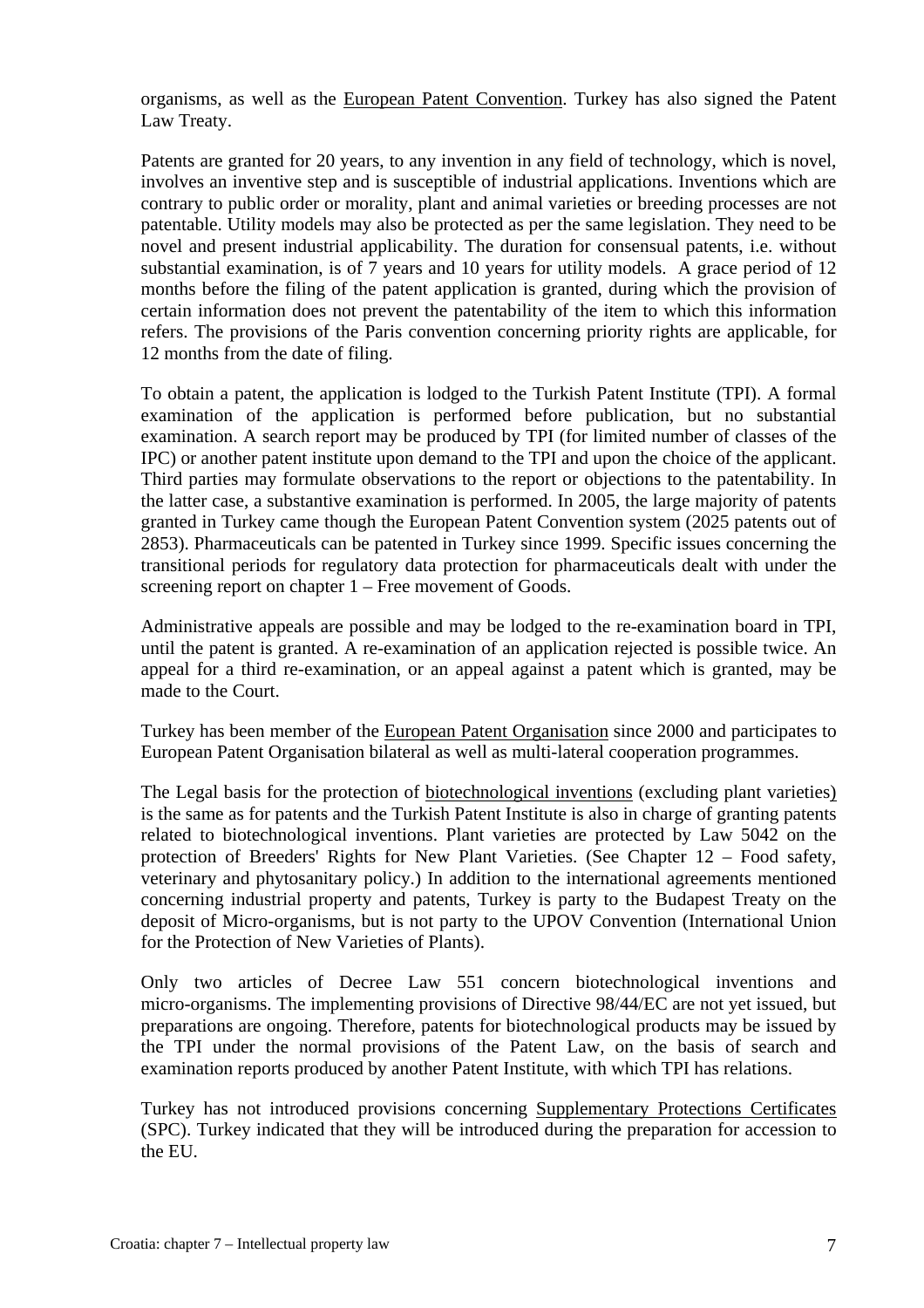Compulsory licensing of patents may be obtained in Turkey. The rights obtained in this way may not be exclusive. A compulsory licence may be granted, if the owner of a patent fails to use it within three years from obtaining the patent, or if the use of a patent is needed in order to use another one (dependency of the patent). Public interest is the other possible reason. In the first two cases, the request for a compulsory licence is lodged to the competent Court, i.e. the Court specialised for IPR. If the rationale is the public interest, the decision belongs to the Council of Ministers, upon opinion of the Ministry competent for regulations concerning the product covered, (Ministry of health for pharmaceutical products, etc). The person requiring a compulsory licence may also request the mediation of the TPI in order to obtain a consensual licence by the patent owner. The latter may refuse to engage in the mediation, or the mediation may fail to lead to an agreement. The decisions of TPI may be appealed to the IPR Court, and those may be appealed to the Supreme Court.

The provisions concerning industrial designs are contained in Decree Law 554 on the protection of Designs, and the implementing Decree, both of 1995. Turkey is party to the Geneva Act of the Hague agreement concerning the international registration of designs, and the Locarno Agreement on classification for industrial designs. Designs may be registered or not. If they are not registered they are protected by the provisions of the Commercial Code concerning unfair competition.

The design has to be new and present an individual character. Designs solely dictated by the technical function, designs of interconnections, and contrary to public order or morality may not be protected. Duration of protection is for 5 years, renewable up to 25 years. The holder of a design has the excusive right to prevent others from using it. Limitations to the exclusive design rights include acts done privately and for non-commercial purposes, experimental purposes, pedagogical purposes, and the equipment on ships and aircraft registered in a third country when they enter the territory of the Turkish Republic temporarily, as well the importation of spare parts and accessories for the purpose of repairing such craft and execution of the repairs. Use of protected designs for repair of complex products, made in order to restore its original appearance, after three years from the first putting onto the market are not considered as infringements of the design.

In order to register a design, the request is addressed to the TPI. After the formality check of a design application, the application is registered and published in the Official Bulletin for 6 months. During this period, the registration may be opposed by third parties. The TPI transmits the opposition to the applicant who may then reply within 1 month. The Locarno classification is used. Multiple applications are possible, provided that they belong to the same sub-class of the Locarno classification or are part of a complex product or a get-up. Administrative appeal is possible within TPI, a re-examination Board is in charge of re-examining applications rejected. Design cases are handled by Courts specialised in IPR.

The principle of nationality applies to industrial property rights protection, and only design registered in TR may be protected. Unregistered designs can benefit from the copyright protection and unfair competition provision of the commercial code. Therefore, to protect his design in Turkey, a European industrial design right holder must register his design at the TPI via a national application or the Hague international application.

## **II.c. Enforcement**

In order to enforce copyrights and related rights, original books, non periodical publications, CDs, DVDs, computer programs and games, etc. need to obtain a so-called banderole from the Ministry of Culture before being placed onto the market. The banderole is a sticker,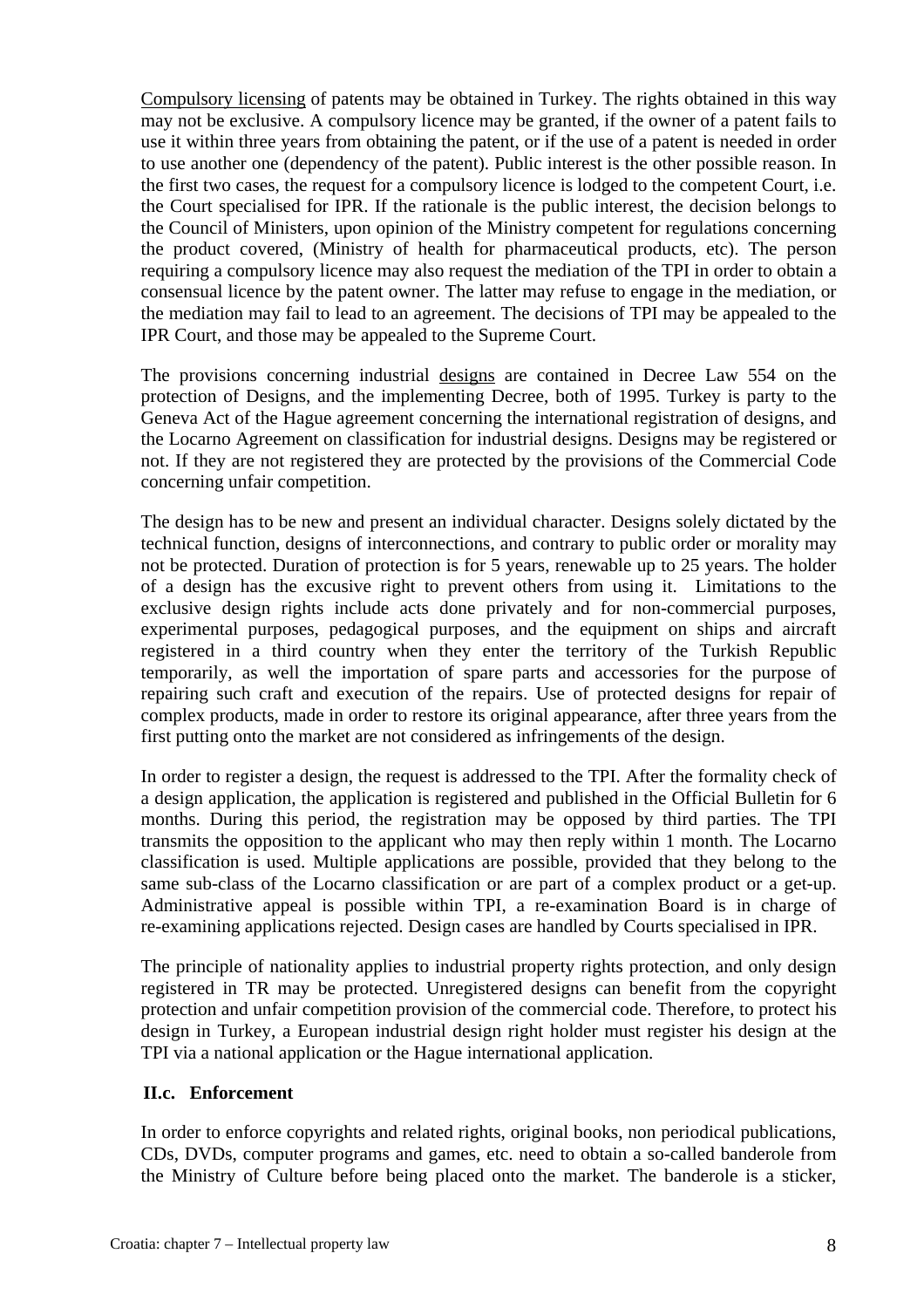affixed to every single original item. The absence of banderole implies that the product is counterfeited.

The enforcement directive is not implemented into a single act, but its provisions are contained in the Code of Civil Procedure, Law 5846 on intellectual and artistic wok and in legislation specific to each type of right protected.

The Turkish Patent Institute is the main administrative body. It is responsible for granting patents, utility models, register designs, dealing with trademarks, circuits' topographies, and geographical indications. In 2005 it received around 60.000 trademarks applications and registered slightly less than 35.000. Around 5.300 applications for design are received and more than 5200 are registered in the same year. Designs registrations requests are predominantly of Turkish origin. TPI also manages on line instruments and searchable databases.

Right holders whose rights have been infringed may take action to protect their rights through civil and criminal procedures against the infringer. Civil procedures include action for cessation of infringement and prevention of possible infringement, as well as measures for compensation of moral and material damages, including indemnities and appropriation of unfair profits made by the infringer. The persons entitled to apply for civil measures are holders of rights, or authorised by them, their successors and collecting management bodies. These may request precautionary measures, separately from the main action, to prevent substantial damages or sudden danger, as well as seizure, confiscation and destruction of the infringing goods as well as machines used for their production. A security for the compensation of damages may also be requested. The right owner may also request other preventive measures aimed at preventing the continuation of the violation, such as removal of trademarks, etc. Any interested party may also lodge a claim of non-infringement. Right owners also have a right of information, which allows them to request information to the infringer to assess the damage suffered. The Court may order the party holding the information to submit evidence, including evidence of financial transactions.

In the judicial area 10 specialised Courts have been established. These are in Istanbul, Ankara and Izmir, 5 are civil and 5 are criminal courts. Where there are no specialised Courts, ordinary ones, designated by the Supreme Board of judges ad public prosecutors can rule on IPR cases. A Court of appeal has been established from June 2006 and its organisation is not yet entirely defined. The Court of Cassation constitutes the judicial recourse of last resort, and includes two sessions specialised in civil and criminal IPR cases. Lawyers registered to the Bar are enabled to promote the cases before the Courts, and they actually file the majority of applications

Provincial anti-piracy commissions are also involved in the enforcement of IPR, as they can inspect goods to ensure that the banderoles are regularly affixed, and they can also fine sellers of pirated material. The sections responsible for anti-smuggling and organised in the Turkish Police and Gendarmerie are in charge of IPR investigations.

Enforcement authorities including police, municipal police, and gendarmerie, and anti piracy provincial commissions, can start ex-officio action in case of violation of copyright or related rights, but may not do so in presence of violation of industrial property rights, even obvious, where proceedings need to be initiated upon complaint.

The Police has established an IPR office within its General Directorate and enforcing officials in all the bodies are receiving ad hoc training.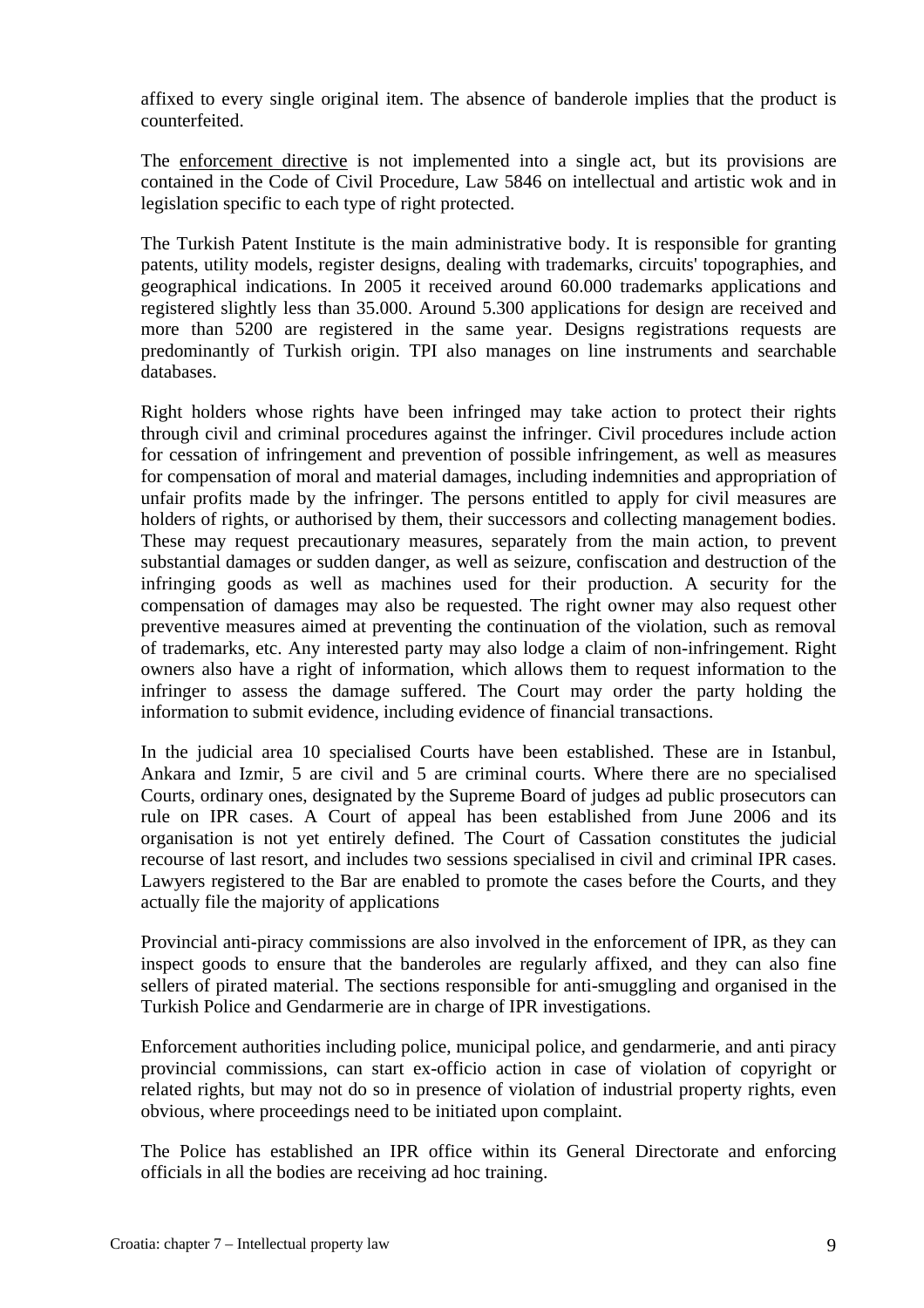In terms of results, the number of items seized has doubled every year since 2002 and 3.7 million items were seized in 2005, essentially CDs and VCDs, in a total of 3.800 operation in 2005.

Border controls are regulated by Customs Law 4458 and its implementing regulation. Necessary measures for infringements are taken in accordance with this legislation.

#### **III. ASSESSMENT OF THE DEGREE OF ALIGNMENT AND IMPLEMENTING CAPACITY**

Turkey has reached a considerable level of legislative alignment with the acquis in the area of IPR. However, administrative capacity is yet insufficient to ensure an effective enforcement of intellectual property law.

Turkey has not submitted plans detailing how it intends to complete alignment with the acquis and develop the administrative capacity. Development of administrative capacity and enforcement involve substantial investments, including in the judiciary, and needs to be monitored carefully.

The national exhaustion of a number of rights, instead of the Community exhaustion constitutes a deviation from the acquis and has to be corrected by accession to the EU.

## **III.a. Copyright and neighbouring rights**

Turkey's legislation is aligned to a large extent with the acquis in the area of copyright and neighbouring rights, but certain gaps exist, which will need to be addressed.

The main provisions of the information society directive are largely aligned. However, certain provisions of Turkish Law on Intellectual and Artistic Works need to be amended and/or completed. The provisions on the legal protection of technical measures (Art. 6 of the Directive) have not been implemented. Currently, Art. 71(3) of Turkish Law only provides for sanctions in relation to technical measures applied to "secure" computer programmes and not to secure other works or subject matter. The notion of "fair compensation", which is e.g. linked to the private copying exception, does not occur in Turkish Law. In the case of private copying, the application of technological measures should be duly taken into account. Turkey should implement an exception in relation to temporary acts of reproduction (Art. 5(1) of the Directive), since this is a mandatory exception provided for under the Directive. The compatibility of Art. 47 of Turkish law (expropriation of economic rights by the State) with the acquis needs to be further discussed. Even if the provision applies to works deemed to be of importance to the country, it may also affect the economic rights of nationals of EU Member Sates with a residence in Turkey (works created in Turkey).

Distribution rights, rental and public lending rights, right of communicating to the public are overall in line with the acquis, although the legislation on the means to switch from an exclusive to a financial right is not yet adopted. Right owners may manage their rights of cable retransmission in Turkey, while Directive 93/83/EC allows this to be done only through collecting societies. Legislation on artist's resale right is overall in line with the acquis, but implementing provisions are not drafted and practical elements of implementation needs to be defined, such as the means to evaluate the difference of price between the first and successive sales. The provision limiting the existence of a resale right when there is a considerable disproportion between the first sale and resale price is not in line with the acquis. Moreover the payment of this right may not be done to a collecting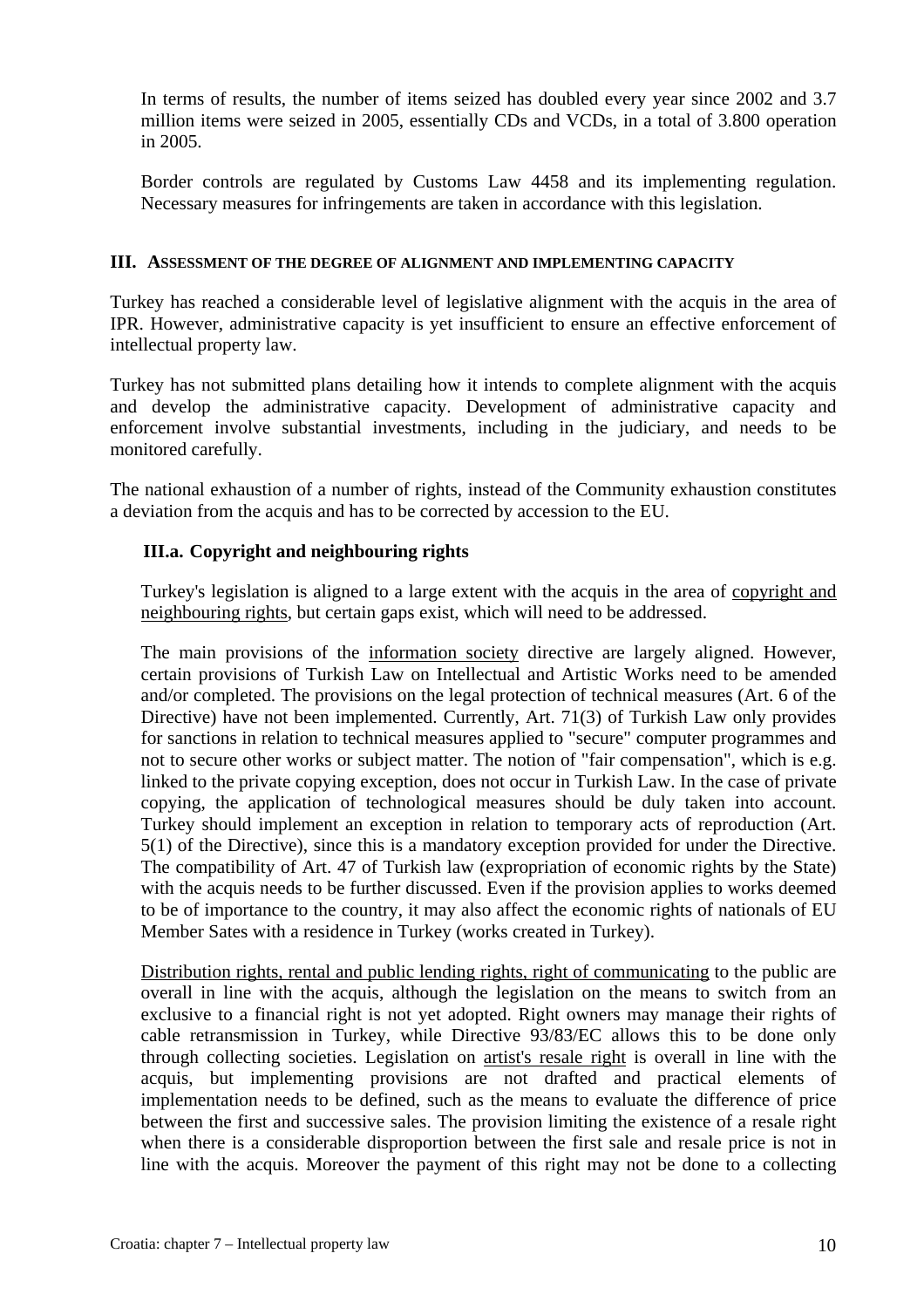society. Finally, in case of dispute with the seller of his works, the fact that the author will only have the right to judiciary recourse is also not in line with the acquis.

Protection granted to computer programs is also comparable to the one granted by the acquis, with the general exception of exhaustion. A more specific, although minor discrepancy with the acquis, concerns protection of preparatory material.

The legislation on the protection of databases is partially aligned with the acquis. The exception for private use does not distinguish between electronic and non-electronic databases and, concerning the *sui-generis* right, Law 5846 foresees more exceptions than the Database Directive (Article 9).

Concerning terms of protection, the duration of the protection is comparable, but not identical to the one foreseen by the Community acquis. The Turkish legislation calculates the right depending on publication, while the acquis refers to the date of creation. Protection for related rights stands at 50 years in the EU acquis, Turkey provides 70 years. Moreover, the protection for unpublished works is also 70 years, while the community acquis foresees 25 years.

In the field of management of copyright and related rights, under the current legislation, only societies established in Turkey can provide management services in Turkey directly. This results in a limit to the freedom of collecting societies in the EU to provide services.

#### **III.b. Industrial property rights**

The Turkish legislation on industrial property rights is also aligned to a large extent with the acquis. More in detail, trademarks provisions are to a large extent in line with Community Law and international agreements. Similarly, patents provisions are to a large extent aligned with the acquis and Turkey is party to the relevant international conventions and agreements, except provisions on protection of biotechnological invention and the patent litigation agreement, which is anyway not required immediately. Turkey is participating to the European Patent Organisation, but has not implemented the agreement on patent litigation. There are no provisions in Turkey's legislation concerning Supplementary Protection Certificates. These gaps will need to be addressed during accession negotiations.

Provisions on compulsory licensing are overall aligned with the acquis. However, a compulsory licence may be requested in order to export a certain product. This provision is not aligned with the Community Law.

The Turkish legislation is overall aligned with the acquis in the area of industrial designs. The fact that protection of topographies is ensures through this channel, however, constitutes a deviation form the acquis. Moreover, the scope of certain exceptions will need to be clarified in due course, notably those concerning equipment installed on ships and aircrafts.

#### **III.c. Enforcement**

Concerning enforcement, legislative alignment with the acquis is advanced and collective management societies operate in Turkey. Nevertheless, shortcomings of the administrative capacity reduce considerably the enforcement of the legislation

The Police can take ex-officio action in case of violation of copyright. This is facilitated by the obligation to affix banderoles to prove the compliance of products with copyright legislation. Ex officio action is not allowed in case of violation of industrial rights.